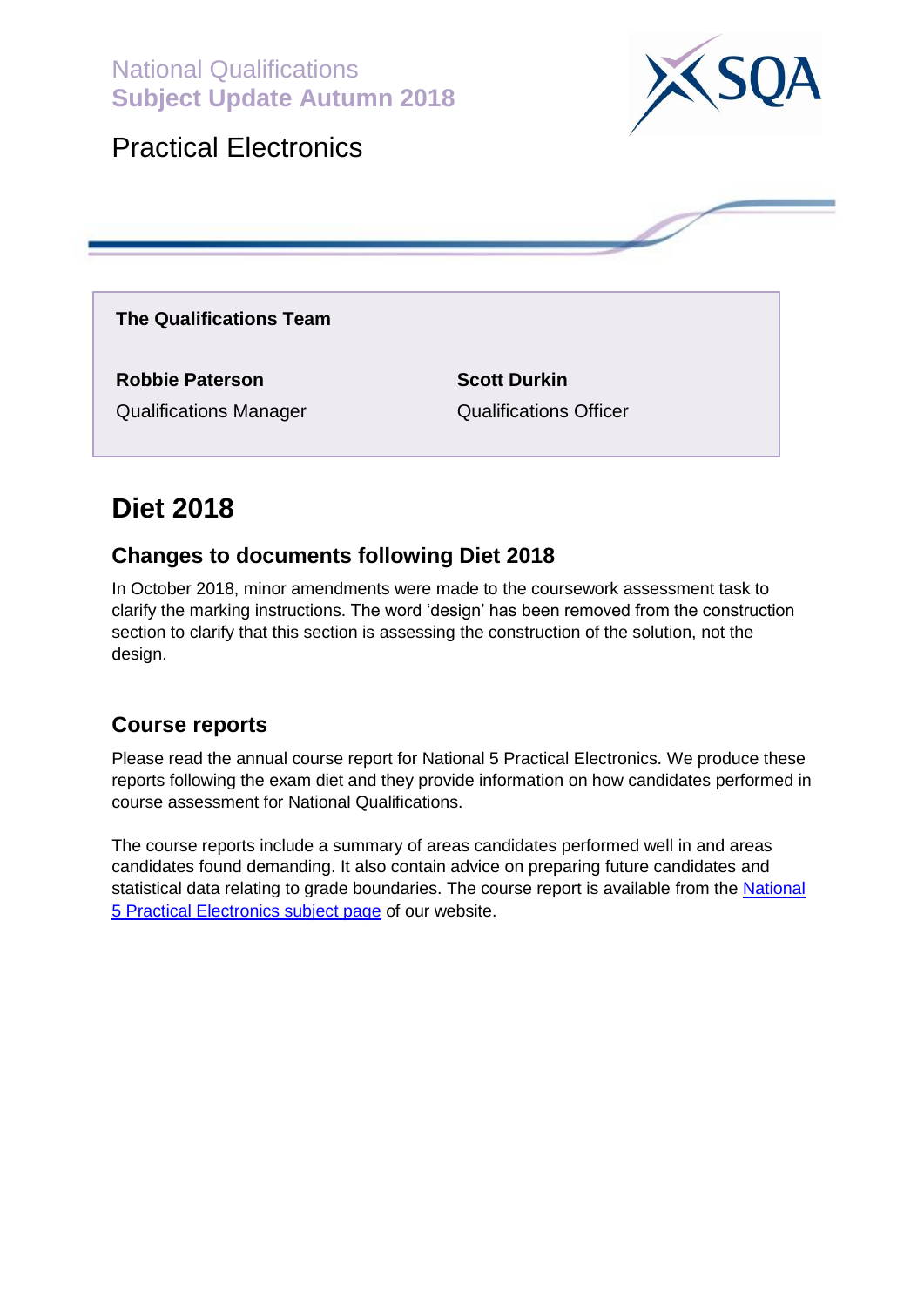# **Coursework**

#### **Conditions of assessment for coursework**

To ensure fairness for all candidates, it is essential that you apply the specified assessment conditions for coursework. During the 2018 diet, overall we saw an increase in incidences of potential malpractice, where some centres had not followed the required conditions of assessment.

Please ensure you refer to the following documents when conducting coursework with your candidates. These documents detail the specific conditions of assessment that must be applied for each assessment:

- course specification
- coursework assessment task

You must also refer to our [Guidance on conditions of assessment for coursework,](http://www.sqa.org.uk/sqa/files_ccc/Guidance_on_conditions_of_assessment_for_coursework.pdf) which provides important information on the time and volume of assessment, the use of resources, and the supervision, control and authentication of assessment — including examples.

### **Submitting coursework**

Please ensure your candidates use the current, published coursework assessment tasks.

## **Further information and guidance**

### **Understanding Standards event**

We are hosting an Understanding Standards event for the National 5 Practical Electronics course on Wednesday 7 November in Dunblane.

This event will focus on the revised National 5 course assessment, using candidate evidence from the 2018 diet to exemplify standards. It also provides a great opportunity for practitioners to come together and network with colleagues and to have their questions answered by senior SQA appointees.

To book a place, please use our online events booking system at [https://athena.sqameet.net](https://athena.sqameet.net/)

### **Approval**

Centres who are delivering the Practical Electronics course for the first time in session 2018–19, or introduce it in subsequent years, must seek approval from SQA.

You can find more information under the 'Information about obtaining approval' heading on the [National 5 Practical Electronics subject page.](https://www.sqa.org.uk/sqa/47460.html)